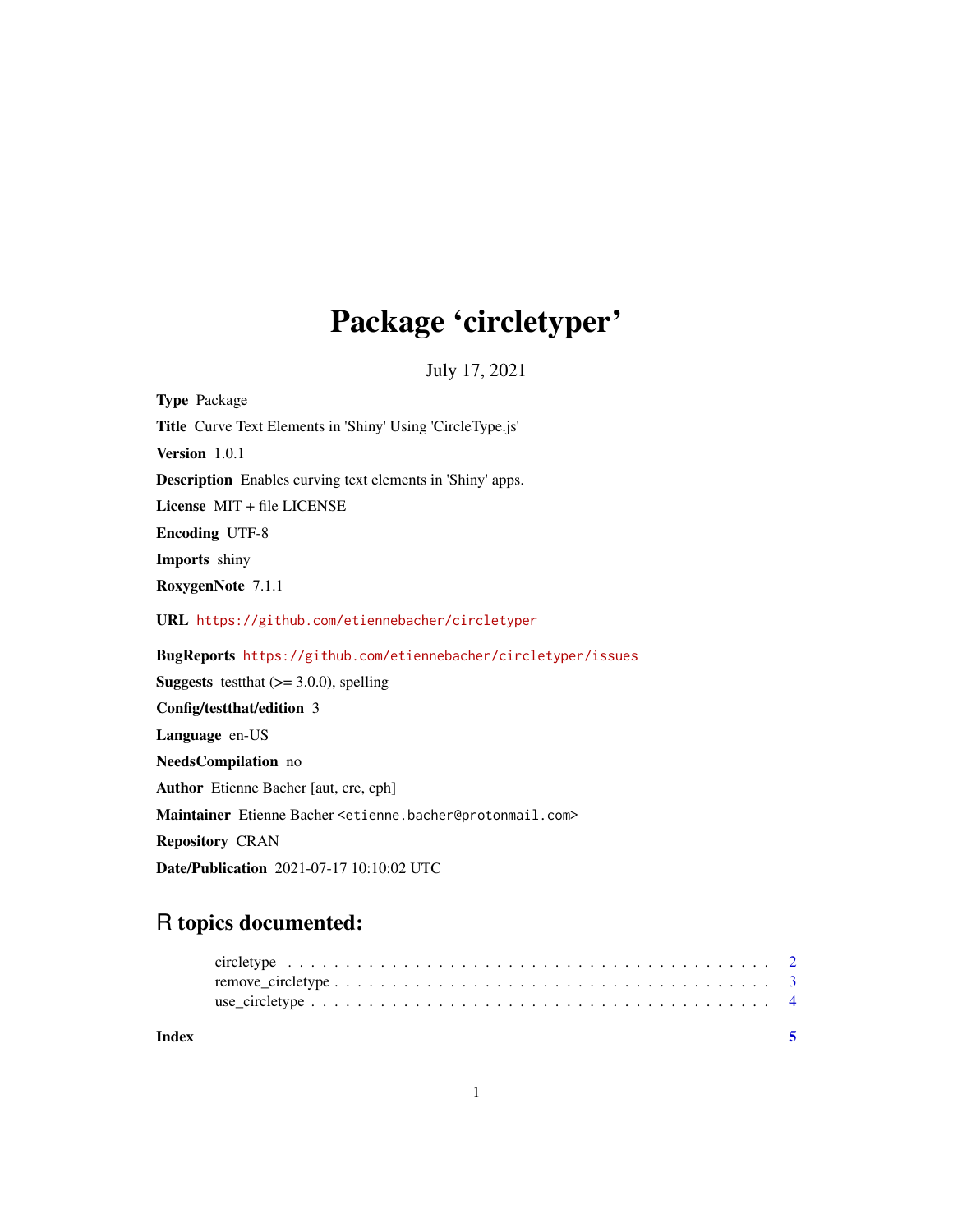<span id="page-1-0"></span>

#### Description

Apply a curvature on text elements

#### Usage

```
circletype(ui_element, dir = 1, radius = 200)
```
#### Arguments

| ui element | Text element on which the curvature should be applied. Must be something<br>like 'h1()', 'h2()', etc. This element MUST have an id. Doesn't work on other<br>HTML elements such as buttons. |
|------------|---------------------------------------------------------------------------------------------------------------------------------------------------------------------------------------------|
| dir        | Sets the text direction, must be equal to 1 (clockwise) or -1 (counter-clockwise).                                                                                                          |
| radius     | Sets the desired text radius. The lower the value, the more curved the text.                                                                                                                |

#### Value

A curved text.

#### Examples

```
if (interactive()) {
library(shiny)
ui <- fluidPage(
  use_circletype(), # load dependencies
  circletype(h1("this is a title", id = "test_h1"), dir = -1, radius = 200)
\mathcal{L}server <- function(input, output, session) {}
shinyApp(ui, server)
}
```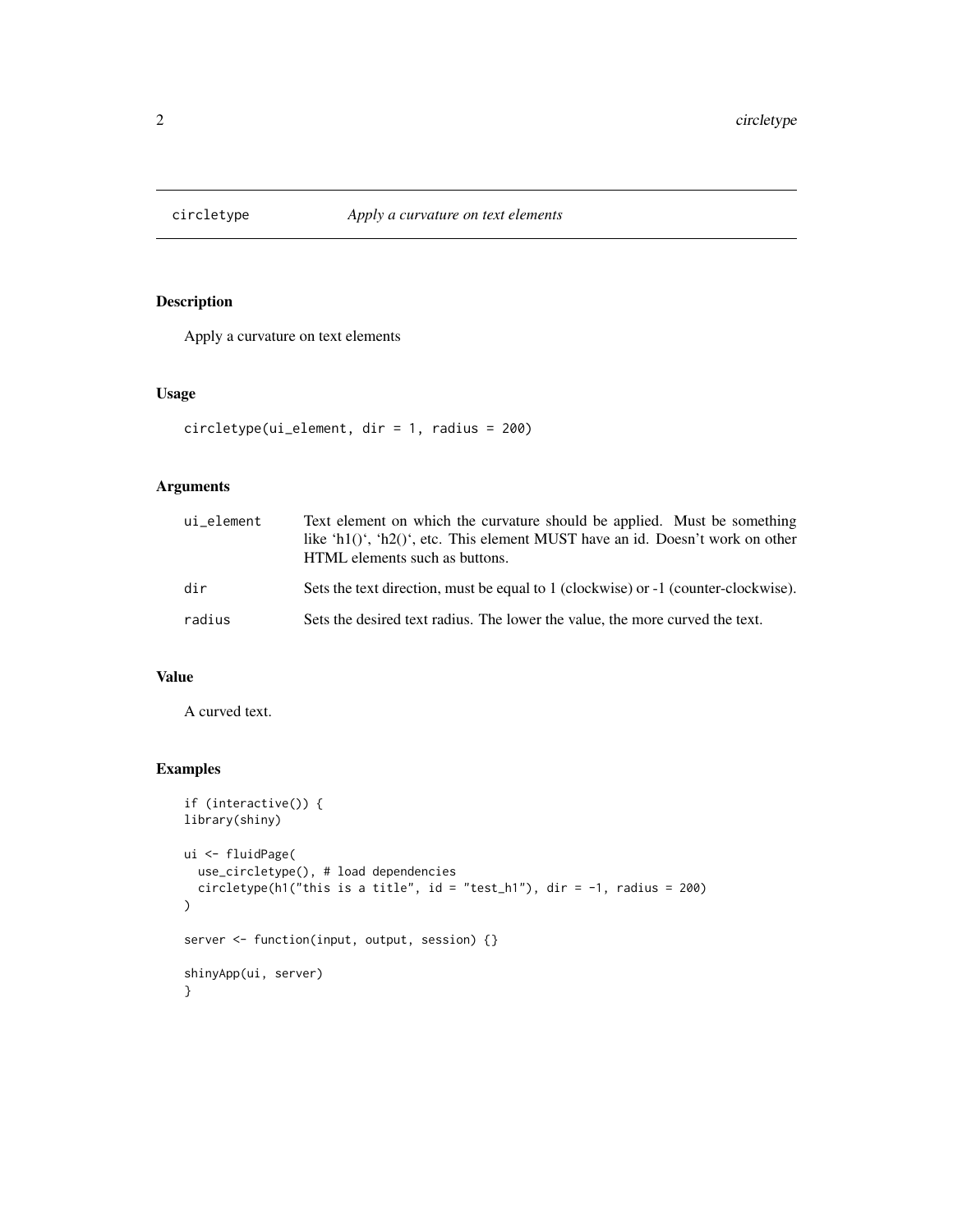<span id="page-2-0"></span>remove\_circletype *Remove circletype effect*

#### Description

Remove circletype effect

#### Usage

```
remove_circletype(id, session = NULL)
```
#### Arguments

| id      | Id of the text element that has a circletype effect. |
|---------|------------------------------------------------------|
| session | Session of the Shiny app                             |

#### Value

Removes circletype effect

#### Examples

```
if (interactive()) {
library(shiny)
library(circletyper)
ui <- fluidPage(
  use_circletype(), # load dependencies
  circletype(strong("this is a bold text", id = "teststrong")),
  br(),
  # You can also remove the circletype effect
  actionButton("remove", "remove circletype effect for bold text")
\mathcal{L}server <- function(input, output, session) {
  observeEvent(input$remove, {
    remove_circletype("teststrong", session = session)
  })
}
shinyApp(ui, server)
}
```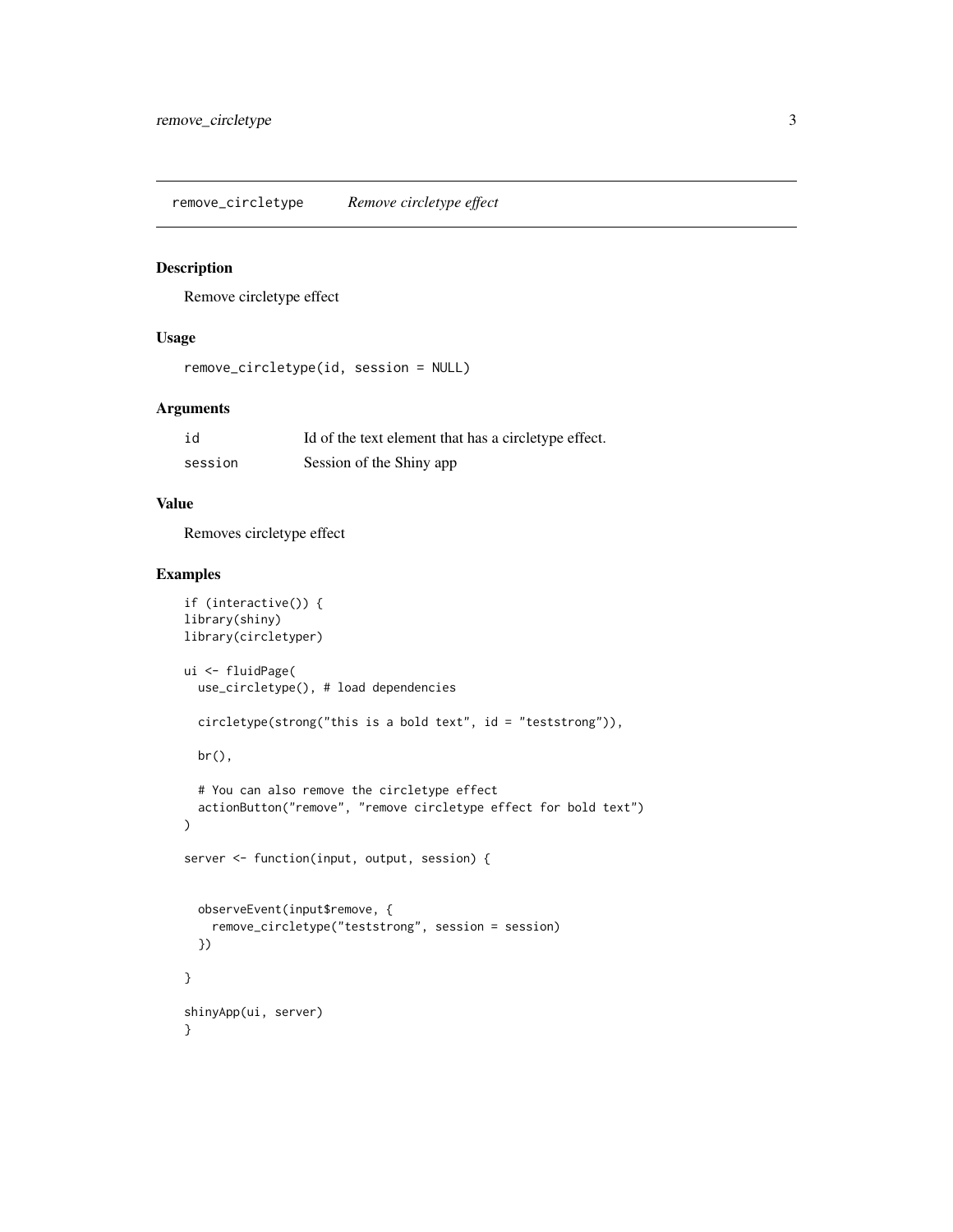<span id="page-3-0"></span>

#### Description

Load CircleType dependencies

#### Usage

use\_circletype()

#### Value

Load dependencies

#### Examples

```
if (interactive()) {
library(shiny)
ui <- fluidPage(
  use_circletype(), # load dependencies
  circletype(h1("this is a title", id = "test_h1"), dir = -1, radius = 200)
)
server <- function(input, output, session) {}
shinyApp(ui, server)
}
```